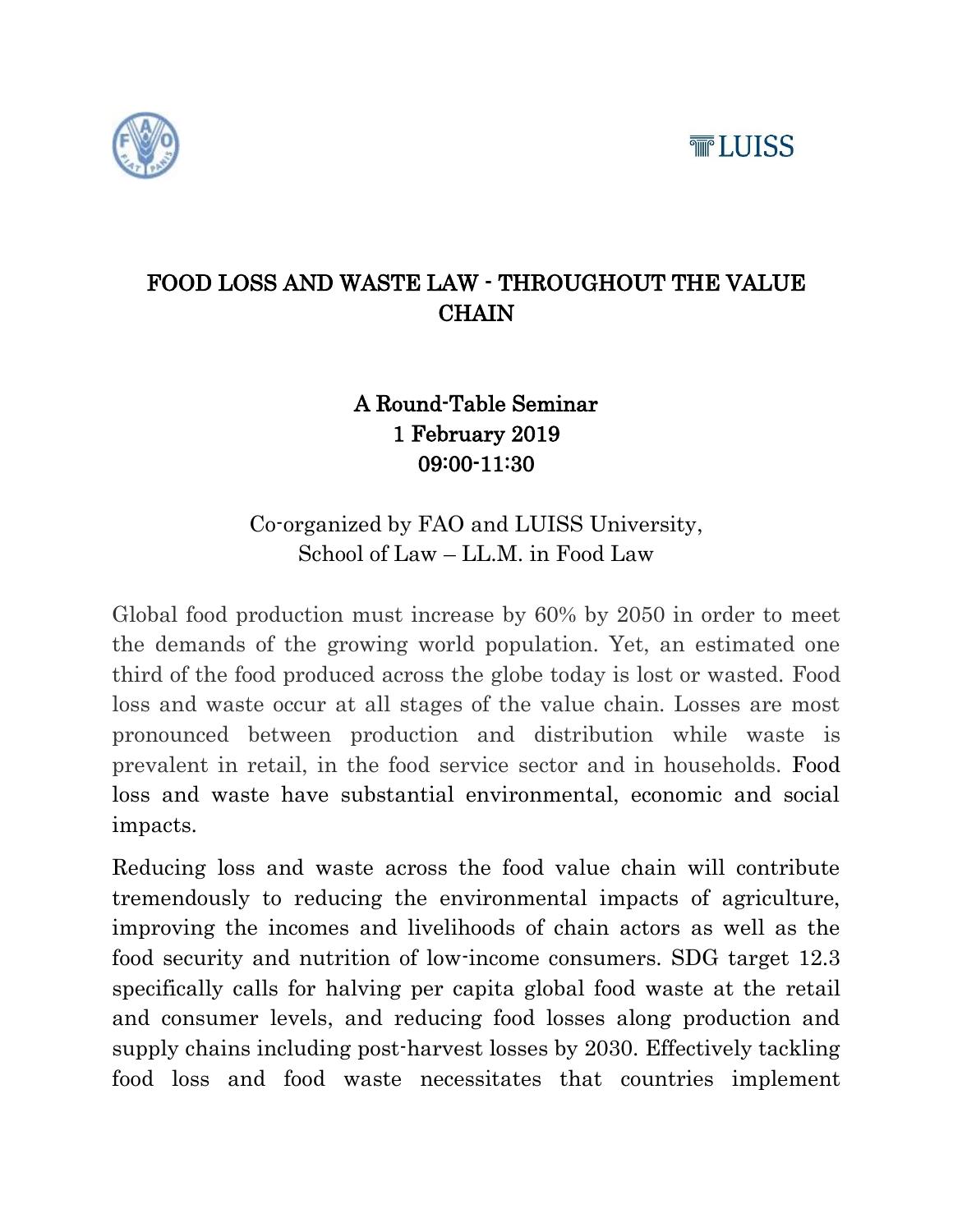technical and legal measures to improve the efficiency of their food supply and consumption chains.

Against this background, and in the framework of the partnership established between FAO and LUISS University - School of Law, FAO and LUISS University, on the occasion of the Commencement Ceremony of LUISS University, will jointly convene a round-table seminar on Food Loss and Waste Law: Throughout the Value Chain. The round-table seminar will be convened at FAO Headquarters on 1 February, 2019, with a keynote presentation delivered by the Director-General of the Ministry of Agriculture, followed by a moderated multistakeholder round-table discussion.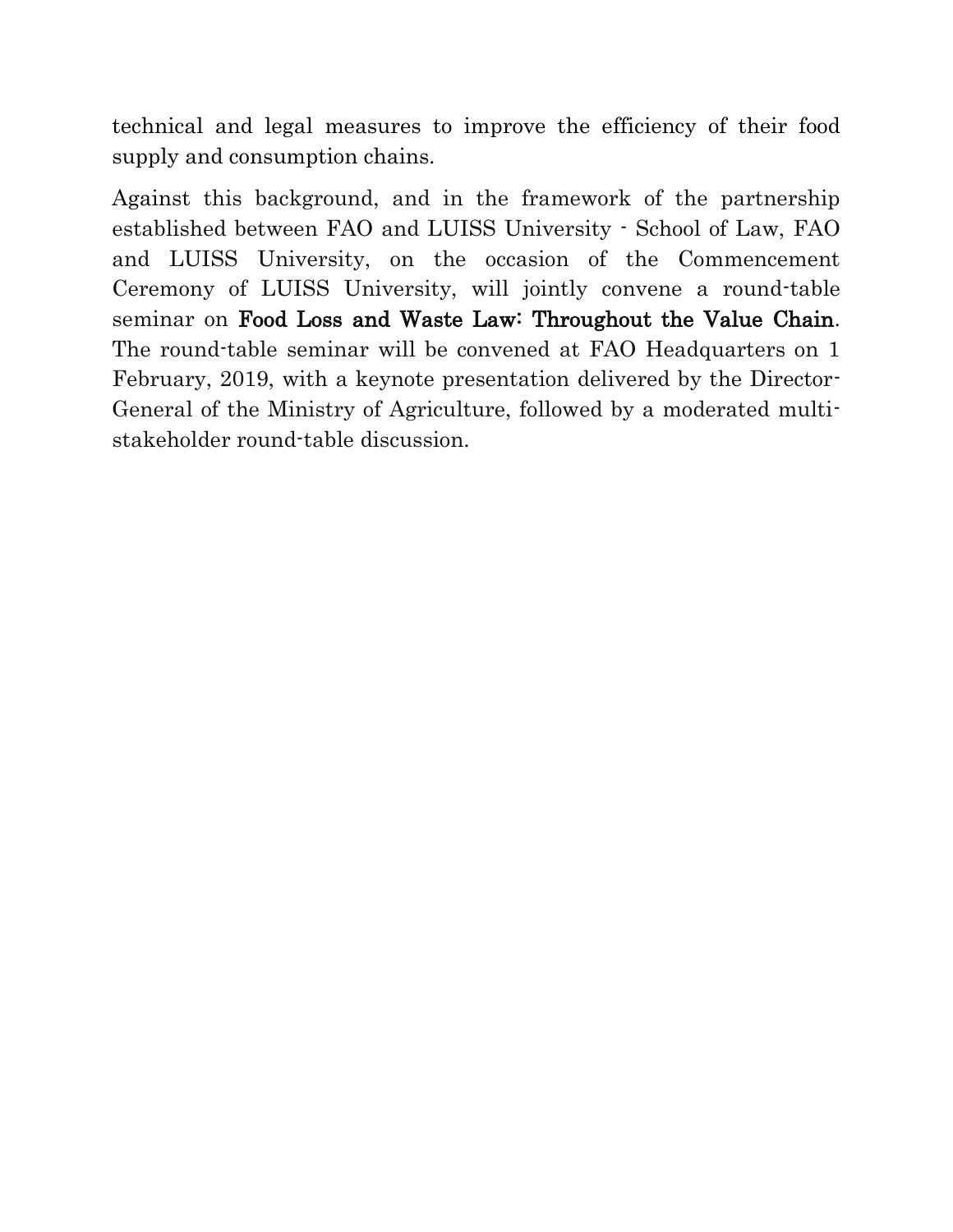# **TELUISS**



# FOOD LOSS AND WASTE LAW: THROUGHOUT THE VALUE CHAIN

1 February 2019 at the Sheikh Zayed Centre, FAO

You are cordially invited to a welcome coffee at 09:00

| $09:30-$ | Welcome and              | Roberto Ridolfi, Assistant Director   |
|----------|--------------------------|---------------------------------------|
| 09:35    | Introductions            | General, Programme Support and        |
|          | - Launch of Multi-       | <b>Technical Cooperation</b>          |
|          | stakeholder              |                                       |
|          | Partnership: Legislative |                                       |
|          | Working Group on Food    |                                       |
|          | Loss and Waste           |                                       |
|          | - Toward the             |                                       |
|          | International Day of     |                                       |
|          | Food Loss and Waste (29) |                                       |
|          | Sept 2020)               |                                       |
| $09:35-$ | Presentation on the      | Daniela Corona, Academic Coordinator, |
| 09:40    | Master in Food Law: Food | LUISS School of Law                   |
|          |                          |                                       |
|          | Security Law Programme   |                                       |
| $09:40-$ | Key Note Speech: The     | Felice Assenza, Director-General,     |
| 09:50    | Italian Law experience-  | Ministry of Agriculture, Food and     |
|          | Setting the Path for the | Forestry                              |
|          | Future                   |                                       |
| $09:50-$ | Presentation on FAO's    | Rosa Rolle, Team Leader of Food Loss  |
| 10:00    | Food Loss and Waste      | and Waste, Nutrition Division         |
|          | Policy Work              |                                       |